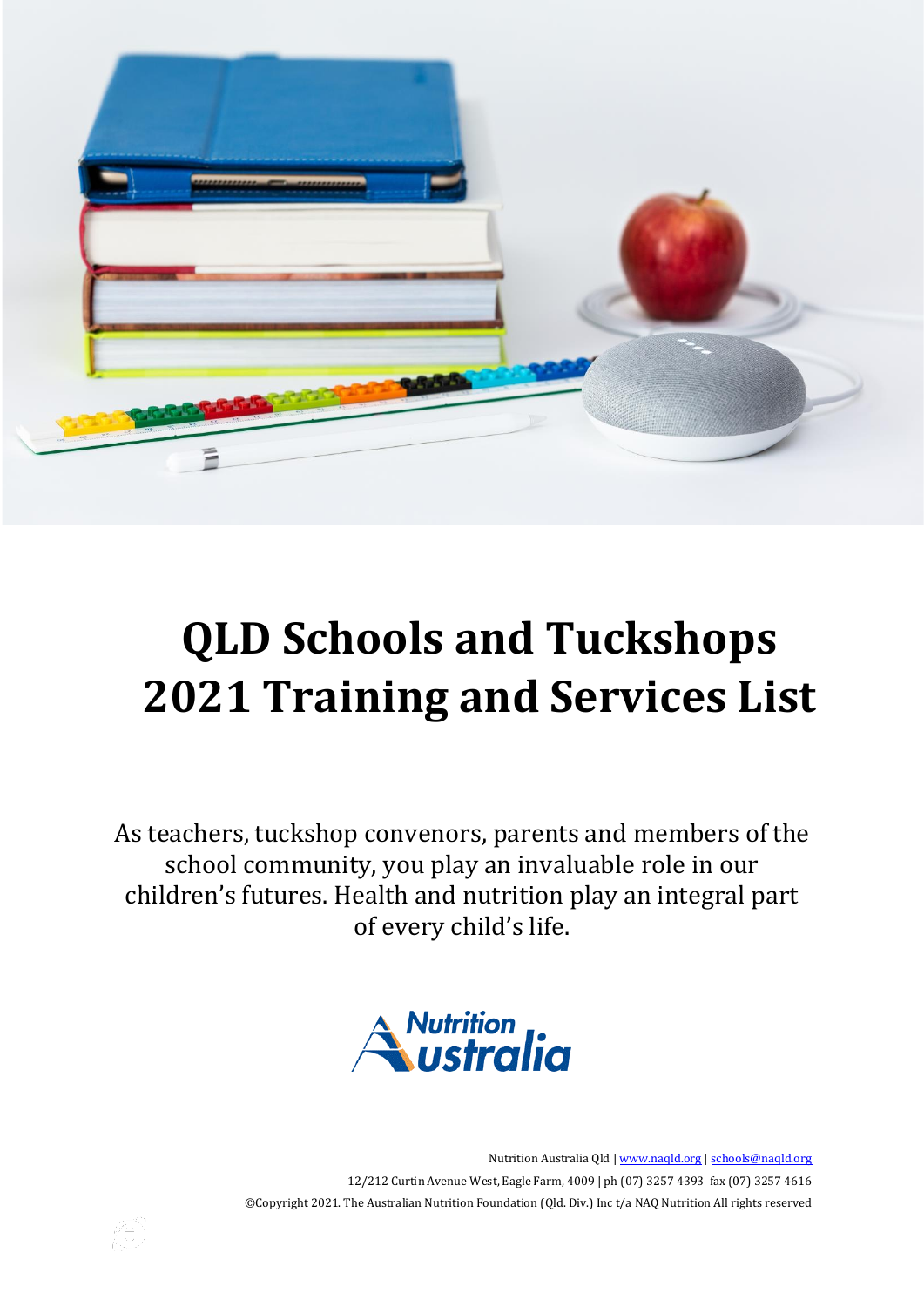

### **Nutrition Seminars and Workshops**

### FOR STUDENTS

**\$440** per workshop OR **\$1600** for 4 workshops at one site on one day. *All 1 hour in length.*

### **Prep: I'm Growing a Rainbow Story Time**

This is an interactive workshop based on Nutrition Australia Qld's *I'm Growing a Rainbow* story book. Learning outcomes include:

- Students are able to identify that eating enough vegetables and a variety of fruits and vegetables promotes health and wellbeing
- Students explore how plants are grown for food and how food is selected and prepared for healthy eating

### **Years 1 & 2: Healthy Food For Me**

This interactive workshop is targeted to years  $1 - 2$ . Hands on activities are included. Learning outcomes include:

- Students are able to name parts of their body and discuss how their body is growing
- Students are able to identify foods and food groups
- Students can describe how healthy foods affect our well being
- Students can identify different vegetables, how they are prepared and their sensory qualities

### **Years 3 & 4: I'll Have a Rainbow For Dinner**

This interactive workshop is targeted to years 3 – 4. Hands on activities are included. Learning outcomes include:

- Students are able to identify foods and food groups and create a healthy eating day
- Students learn where different vegetables come from and students gain an appreciation of food production methods and technologies
- Students can identify different vegetables, how they are prepared and their sensory qualities

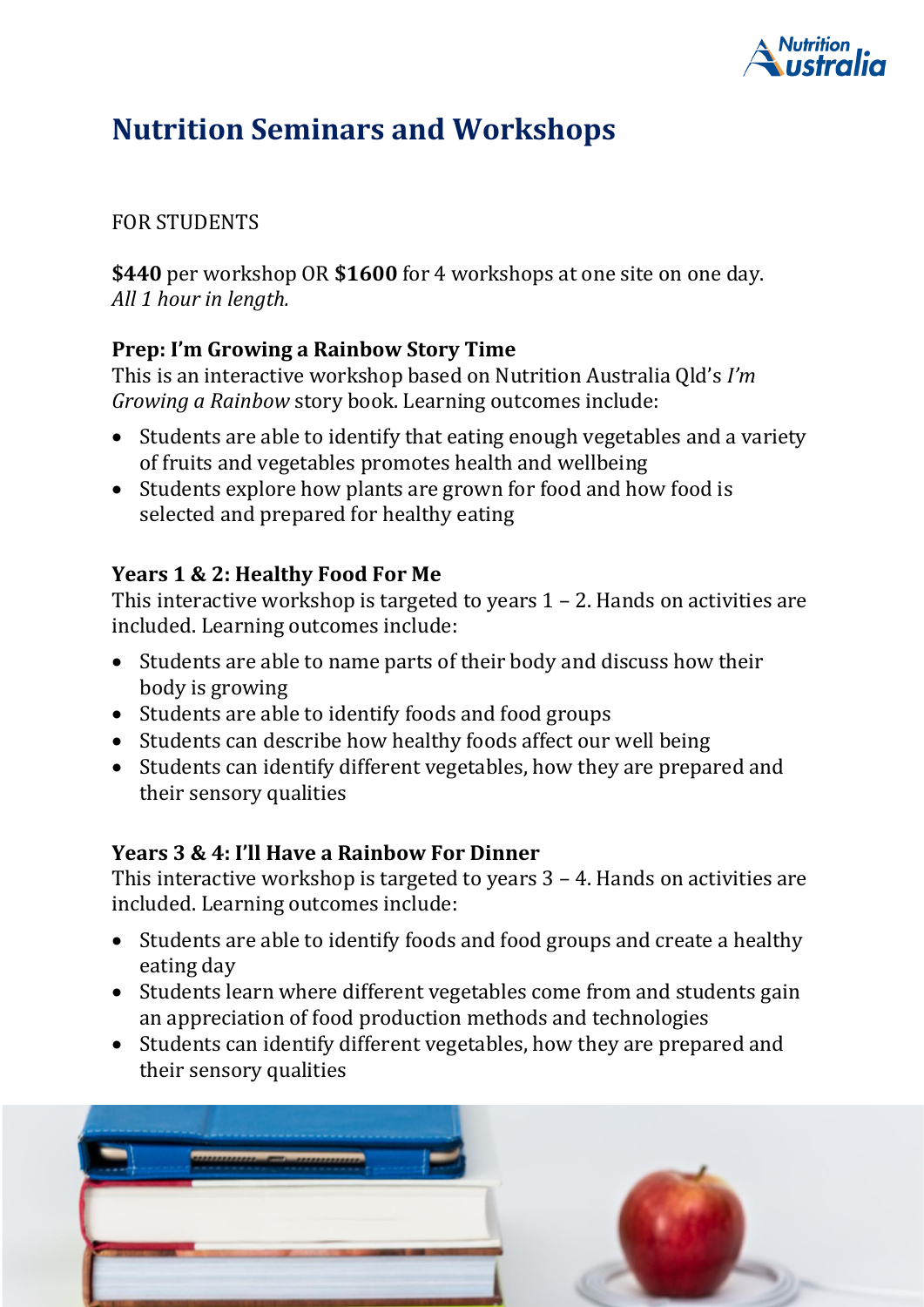

### **Years 5 & 6: Food For Us**

This interactive workshop is targeted to years 5 – 6. Hands on activities are included. Learning outcomes include:

- Students are able to discuss how healthy eating promotes and maintains well being
- Option 1 Students are able to read food labels to assist with healthy eating (strategy to promote wellbeing) and students are able to discuss how media messages affect healthy eating behaviours
- Option 2 Students are able to describe the role of food preparation in maintaining good health and the importance of food safety and hygiene

### **Years 7 – 12: Food For Life**

This workshop is targeted to years 7 – 12 and adapted accordingly. This workshop can include:

- Exploration of why we eat what we do
- Discussion around how food influences our life
- Tackling common nutrition myths in myth busting activities
- Healthy food on a budget
- Making healthy choices
- Plenty of time for students to have their nutrition questions answered

We can tailor this workshop to meet your student group's needs. Please contact us to discuss additional topics and activities.

### FOR TEACHERS

### **Understanding Smart Choices (\$440)**

#### *1 hour.*

This workshop covers the food classification system of the Smart Choices – Healthy Food and Drink Supply Strategy, as well as label reading, classroom rewards, school events and the role of the whole school community in supporting the Smart Choices strategy.

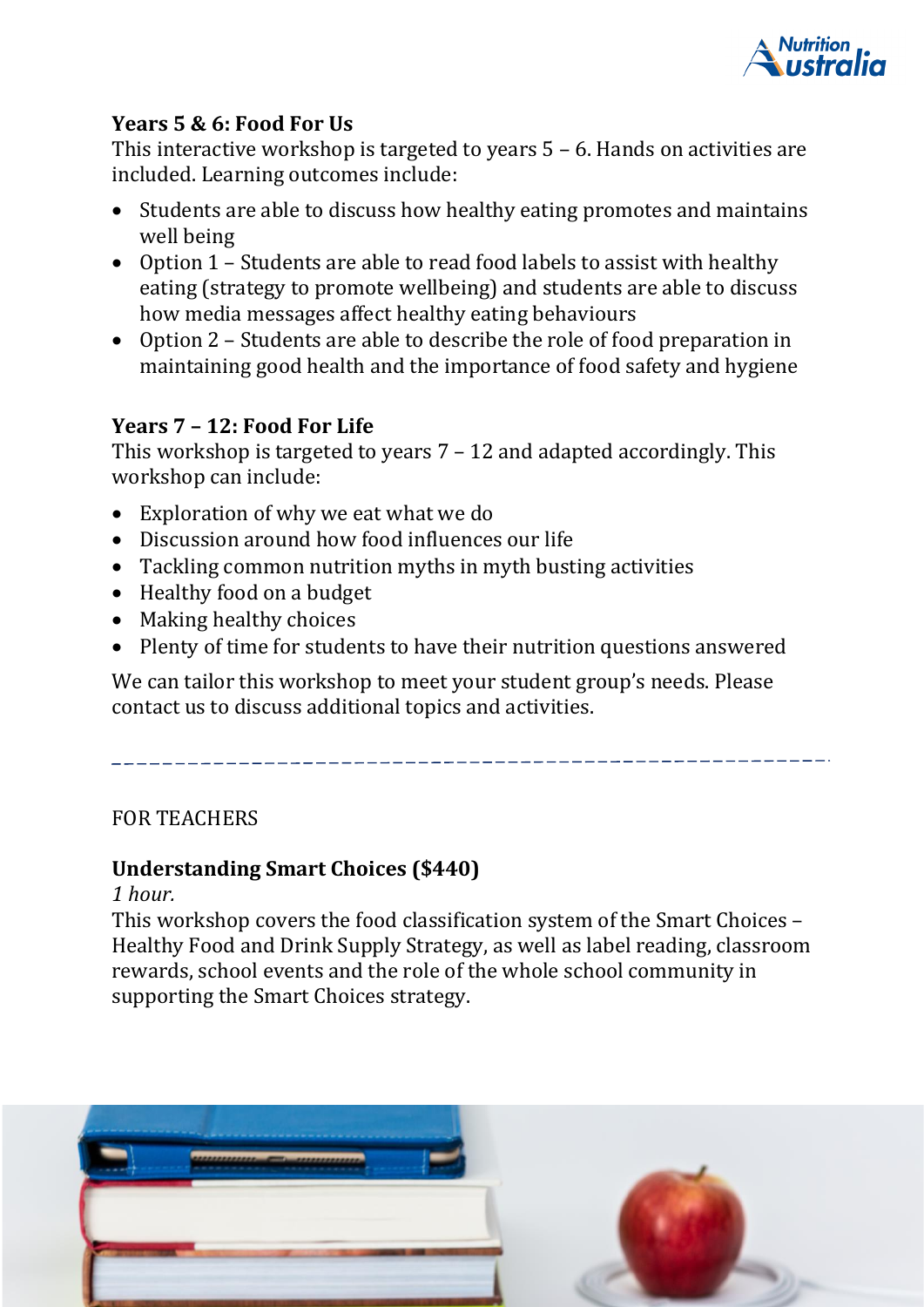

### **From Science to Healthy Eating (\$550)**

*2 hours.* This workshop explores:

- The Nutrient Reference Values (NRVs)
- The background to the Australian Guide to Healthy Eating
- The Australian Dietary Guidelines
- Promoting food variety to students

### **Food and Behaviour (\$440)**

### *1 hour.*

This workshop will explore the role food plays in creating healthy, happy and engaged children and teenagers. We will expand on this by looking at strategies to assist teachers in communicating these messages to students and parents.

FOR PARENTS & THE COMMUNITY

### **Food Smart Kids (\$440)**

### *Parents of primary school children. 1 hour.*

In this workshop we share practical tips for parents to help kids eat well to maximise their growth and development. Topics include food and behaviour, dealing with fussy eating, as well as food variety.

### **Feeding Your Teens (\$440)**

*Parents of teenagers. 1 hour.*

In this workshop we share practical tips for parents to help teens develop healthy eating patterns and a positive relationship with food.

### **Food For School (\$440)**

### *Parents. 1 hour.*

In this workshop we share with parents the most important food related things they can do to ensure their children are maximising their learning, concentration and behaviour to get the most out of their school day. Practical advice includes packing a lunchbox, healthy snacks, quick and easy breakfasts, as well as encouraging children to drink enough water.

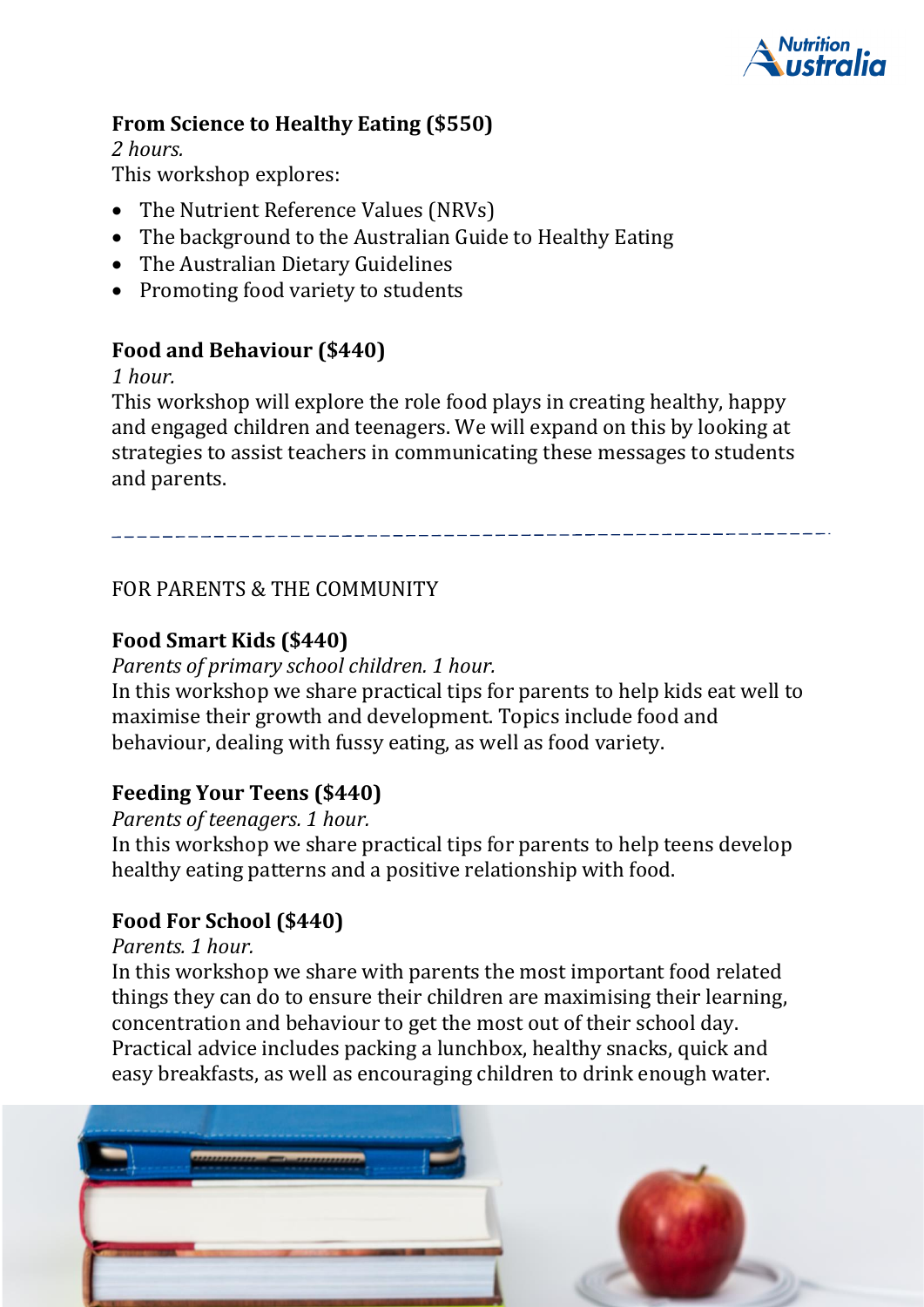

### **Cooking Workshops (\$880)**

*Parent groups, student groups or teacher groups. 1.5 hours.* Our cooking workshops are a great way for participants to build their skills and confidence in the kitchen. Practical skills developed in a cooking workshop help make it easier for participants to live healthier lives. Cooking workshops are also a fun team building activity for groups. *Contact us for more information as participant limits apply.*

### **Online Training**

### **In Safe Hands**

• Safe Food Handling and Safe Knife Skills

Find courses at In Safe Hands – filter online courses 'food safety' or 'safe knife skills' [www.insafehands.net.au](http://www.insafehands.net.au/)

### **Menu Services for Schools**

### **Remote Tuckshop Menu Assessment (\$440)**

Through our menu assessment process, we provide guidance and recommendations for your school tuckshop to:

- o Provide a menu aligned with the Australian Dietary Guidelines and the Smart Choices Strategy
- $\circ$  Engage in menu planning and nutrition quality improvement activities

Our tuckshop menu assessment includes a full report highlighting areas of success as well as practical recommendations for improvement.

### **Remote Boarding School Menu Assessment (\$880)**

Menu analysis will include an assessment of the menu against the Australian Dietary Guidelines and the Australian Guide to Healthy Eating, to ensure that:

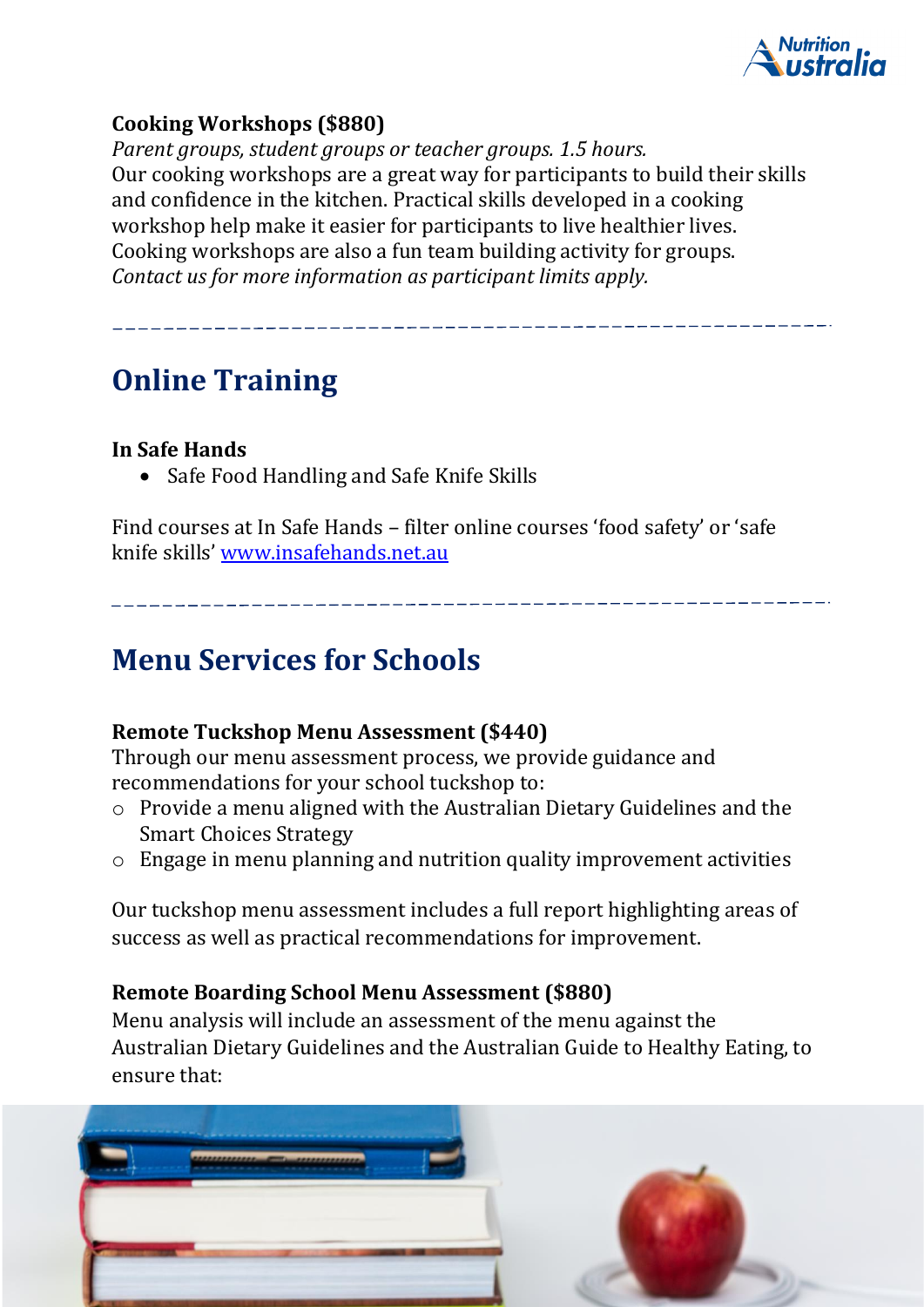

- o Boarders are offered a varied, healthy and well-balanced diet
- o Boarders receive adequate and balanced nourishment and hydration to meet their nutritional requirements
- $\circ$  The menu reflects a diet that is associated with a reduction in diet related health problems and chronic disease
- o The menu is reflective of recommendations made as part of the Australian Dietary Guidelines for children and adolescents
- o The menu caters for special nutrition issues for adolescence

Our boarding school menu assessment includes a full report highlighting areas of success as well as practical recommendations for improvement.

### **Menu Planning Consultancy**

Would you like to meet 1:1 with our experienced dietitians to discuss your menu and the needs of your setting? *Contact us for more information.*

## **Food Safety Services for School Tuckshops**

### **Food Safety Supervisor Course (\$275 per person)**

*Full day training session.*

This is Nationally Recognised Training. Upon completion of the course units, a 'Statement of Attainment' for units SITXFSA001 and SITXFSA002 will be awarded. This course is delivered through our Third-Party Provider [QAST.](mailto:https://qast.org.au/training-details/food-safety-supervisor-course/) *Contact us for more information.*

### **Safe Food Handling Workshop (\$495)**

*1.5 hours. Also available online via Zoom.* 

This interactive workshop for tuckshop staff and volunteers covers all of the basics. Topics include basic food hygiene principles, safe food storage and temperature control, as well as cooling and reheating food and avoiding food contamination.

### **Understanding Allergies and Intolerances Workshop (\$495)**

*1.5 hours. Also available online via Zoom.*

This workshop covers preventing allergen contamination, ingredients to be careful with for common allergies, coeliac disease, school tuckshop responsibilities and tuckshop specific strategies.



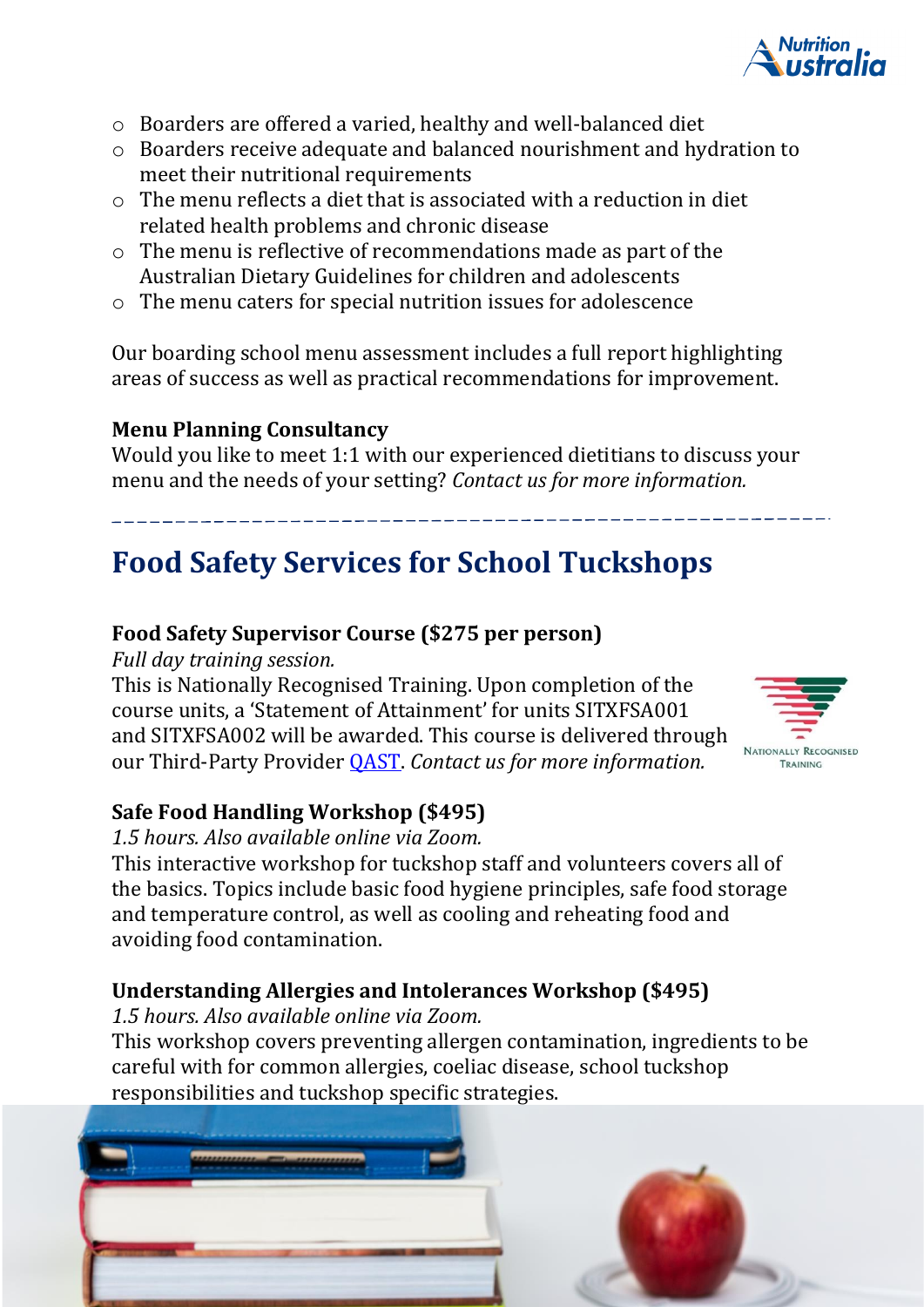

### **Food Safety Appraisal**

*Contact us for a quote.*

Includes an onsite visit to observe and appraise food hygiene and handling procedures. We review your policies and protocols against current legislation and provide you with a comprehensive report.

### **Food Safety Onsite Compliance Audits**

#### *Contact us for a quote.*

Queensland licensable food businesses are required to have a food safety program and regular compliance audits by a Queensland Health approved, third party auditor. Our auditors provide:

- o Notice of written advice for food safety programs (desktop audit)
- o Onsite compliance audits (third party audit report)

### **Contact Details**

### **Nutrition Australia Qld's Schools Program**

Phone: (07) 3257 4393 Email: [schools@naqld.org](mailto:schools@naqld.org) Web: <https://naqld.org/schools/>

*Please note that all prices below are inclusive of GST. Nutrition seminars and workshops are designed to be delivered face to face, however some nutrition seminars and workshops may be delivered via Zoom. Price includes up to 35 attendees – additional attendees over this number will incur an additional fee. Additional travel costs may apply for site visits at schools further than 20km from Brisbane.*